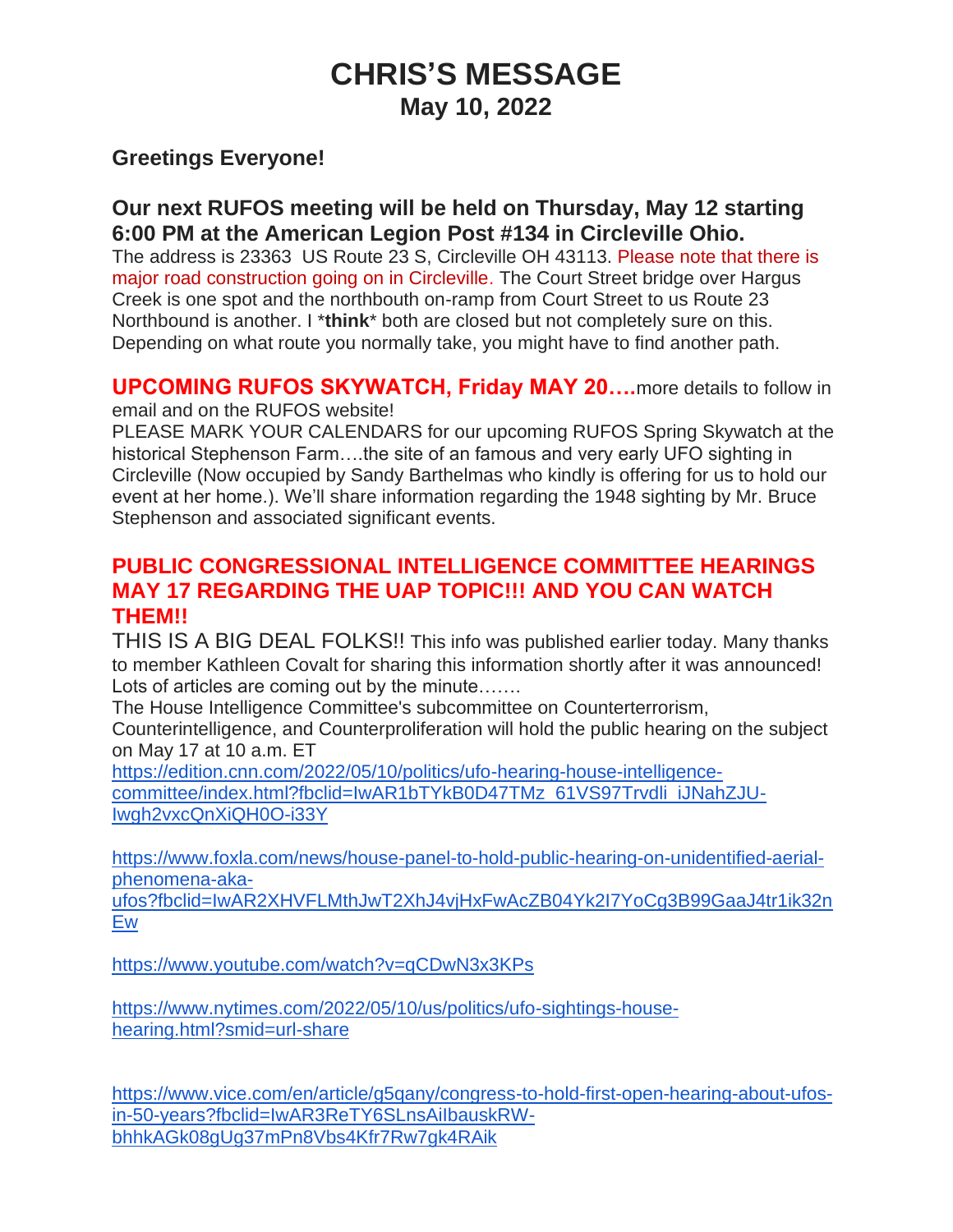[https://www.politico.com/news/2022/05/10/congress-holding-ufo-hearing-](https://www.politico.com/news/2022/05/10/congress-holding-ufo-hearing-00031367?fbclid=IwAR3ReTY6SLnsAiIbauskRW-bhhkAGk08gUg37mPn8Vbs4Kfr7Rw7gk4RAik)[00031367?fbclid=IwAR3ReTY6SLnsAiIbauskRW](https://www.politico.com/news/2022/05/10/congress-holding-ufo-hearing-00031367?fbclid=IwAR3ReTY6SLnsAiIbauskRW-bhhkAGk08gUg37mPn8Vbs4Kfr7Rw7gk4RAik)[bhhkAGk08gUg37mPn8Vbs4Kfr7Rw7gk4RAik](https://www.politico.com/news/2022/05/10/congress-holding-ufo-hearing-00031367?fbclid=IwAR3ReTY6SLnsAiIbauskRW-bhhkAGk08gUg37mPn8Vbs4Kfr7Rw7gk4RAik)

This should be particularly interesting especially given that several congressional members have expressed their displeasure at the progress made by the AOIMSG committee on investigating the UAP topic so far.

[https://www.politico.com/news/2022/05/02/ufo-briefings-congress-pentagon-](https://www.politico.com/news/2022/05/02/ufo-briefings-congress-pentagon-00029315?fbclid=IwAR140sygnPKDsjFEy_IhDjjgZYM0fpKxLqBwmnSx-dZzFARVqmFfniUBh-g)[00029315?fbclid=IwAR140sygnPKDsjFEy\\_IhDjjgZYM0fpKxLqBwmnSx](https://www.politico.com/news/2022/05/02/ufo-briefings-congress-pentagon-00029315?fbclid=IwAR140sygnPKDsjFEy_IhDjjgZYM0fpKxLqBwmnSx-dZzFARVqmFfniUBh-g)[dZzFARVqmFfniUBh-g](https://www.politico.com/news/2022/05/02/ufo-briefings-congress-pentagon-00029315?fbclid=IwAR140sygnPKDsjFEy_IhDjjgZYM0fpKxLqBwmnSx-dZzFARVqmFfniUBh-g)

## **THIS IS THE LINK WHERE YOU CAN WATCH THE HEARING LIVE ON MAY 17:**

Open C3 Subcommittee Hearing on Unidentified Aerial Phenomena [https://www.youtube.com/watch?app=desktop&v=aSDweUbGBow&feature=youtu.be&f](https://www.youtube.com/watch?app=desktop&v=aSDweUbGBow&feature=youtu.be&fbclid=IwAR1Epij9i9lpaDz-ui-5JwPxk6qFMO8VPNHWO7Q7mH88mSbD6f9nYhhBgEE) [bclid=IwAR1Epij9i9lpaDz-ui-5JwPxk6qFMO8VPNHWO7Q7mH88mSbD6f9nYhhBgEE](https://www.youtube.com/watch?app=desktop&v=aSDweUbGBow&feature=youtu.be&fbclid=IwAR1Epij9i9lpaDz-ui-5JwPxk6qFMO8VPNHWO7Q7mH88mSbD6f9nYhhBgEE)



A couple of additional notes that may be of interest…..

The documentary **"A Tear In The Sky"** is now available for viewing on several platforms. It is a documentary regarding the UAPx team's effort to obtain data using multiple sensor platforms on the coast of California and Catalina Island. There is a charge to watch this documentary. I may play an outtake during the meeting on Thursday if we have sufficient time.

They've obtained some VERY interesting data which is discussed in the following YouTube video (which is free): <https://www.youtube.com/watch?v=TVcaFg8Bo-A>

The film **"Alien Abduction: Answers"** is now also available on several pay platforms for viewing. (I have not had a chance to watch this one yet….can't speak to it but wanted to mention it!)

Also, our fellow RUFOS member has offered to host fellow members in her upcoming course. If you're interested, please see the registration link below! THANK YOU KATHLEEN!